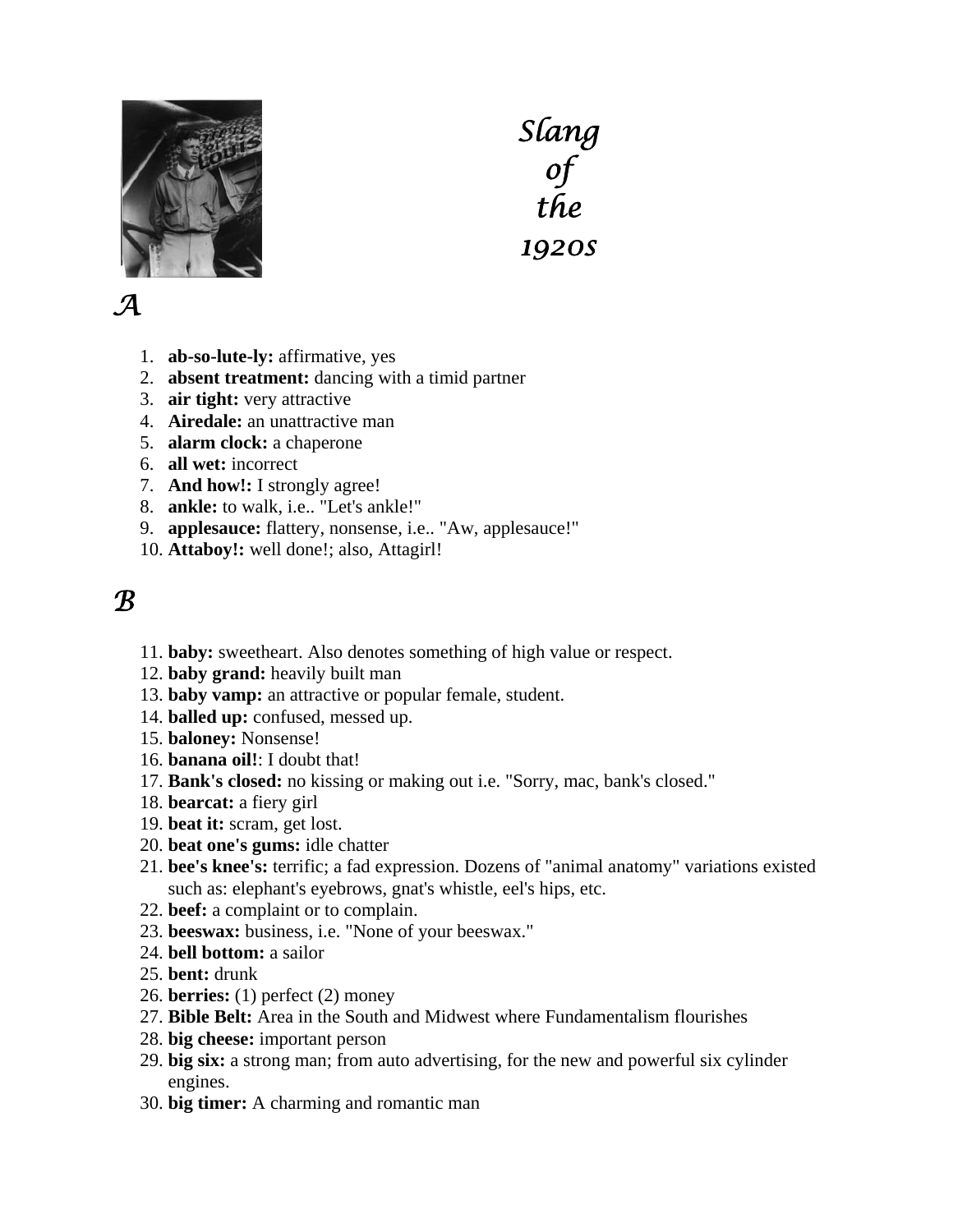- 31. **billboard:** a flashy man or woman
- 32. **bimbo:** a tough guy
- 33. **bird:** general term for a man or woman, sometimes meaning "odd," i.e. "What a funny old bird."
- 34. **Blind Date:** going out with someone you do not know
- 35. **blooey:** the condition when one has gone to pieces
- 36. **Bluenose:** An excessively puritanical person, a prude, Creator of "the Blue Nozzle Curse."
- 37. **blotto:** drunk, especially to an extreme
- 38. **blow:** (1) a crazy party (2) to leave
- 39. **blue serge:** a sweetheart
- 40. **bootleg:** illegal liquor
- 41. **breezer:** a convertible car
- 42. **Bronx Cheer:** A loud spluttering noise, used to indicate disapproval. Same as raspberry
- 43. **bug-eyed Betty**: an unattractive girl, student.
- 44. **bull:** (1) a policeman or law-enforcement official, including FBI. (2) nonsense (3) to chat idly, to exaggerate
- 45. **bump off:** to murder, to kill
- 46. **bum's rush, the:** ejection by force from an establishment
- 47. **bunk:** nonsense
- 48. **bunny:** a term of endearment applied to the lost, confused, etc. Often coupled with "poor little."
- 49. **bus:** any old or worn out car.
- 50. **Butt me:** I'll take a cigarette.

## *C*

- 51. **cake-eater:** a lady's man
- 52. **canceled stamp:** A shy girl at a dance or party
- 53. **caper:** a criminal act or robbery.
- 54. **Carry a Torch:** To have a crush on someone
- 55. **cash:** a kiss
- 56. **Cash or check?**: Do we kiss now or later?
- 57. **cast a kitten:** to have a fit. Used in both humorous and serious situations. i.e. "Stop tickling me or I'll cast a kitten!" Also, "have kittens."
- 58. **cat's meow:** great, also "cat's pajamas" and "cat's whiskers"
- 59. **Cat's Pajamas:** Same as cat's meow
- 60. **Charlie:** a man with a mustache
- 61. **chassis**: the female body
- 62. **cheaters:** eye glasses
- 63. **check:** Kiss me later.
- 64. **chewing gum:** double-speak, or ambiguous talk.
- 65. **chin music:** gossip
- 66. **choice bit of calico:** attractive female, student.
- 67. **chopper:** a Thompson Sub-Machine Gun, due to the damage its heavy .45 caliber rounds did to the human body.

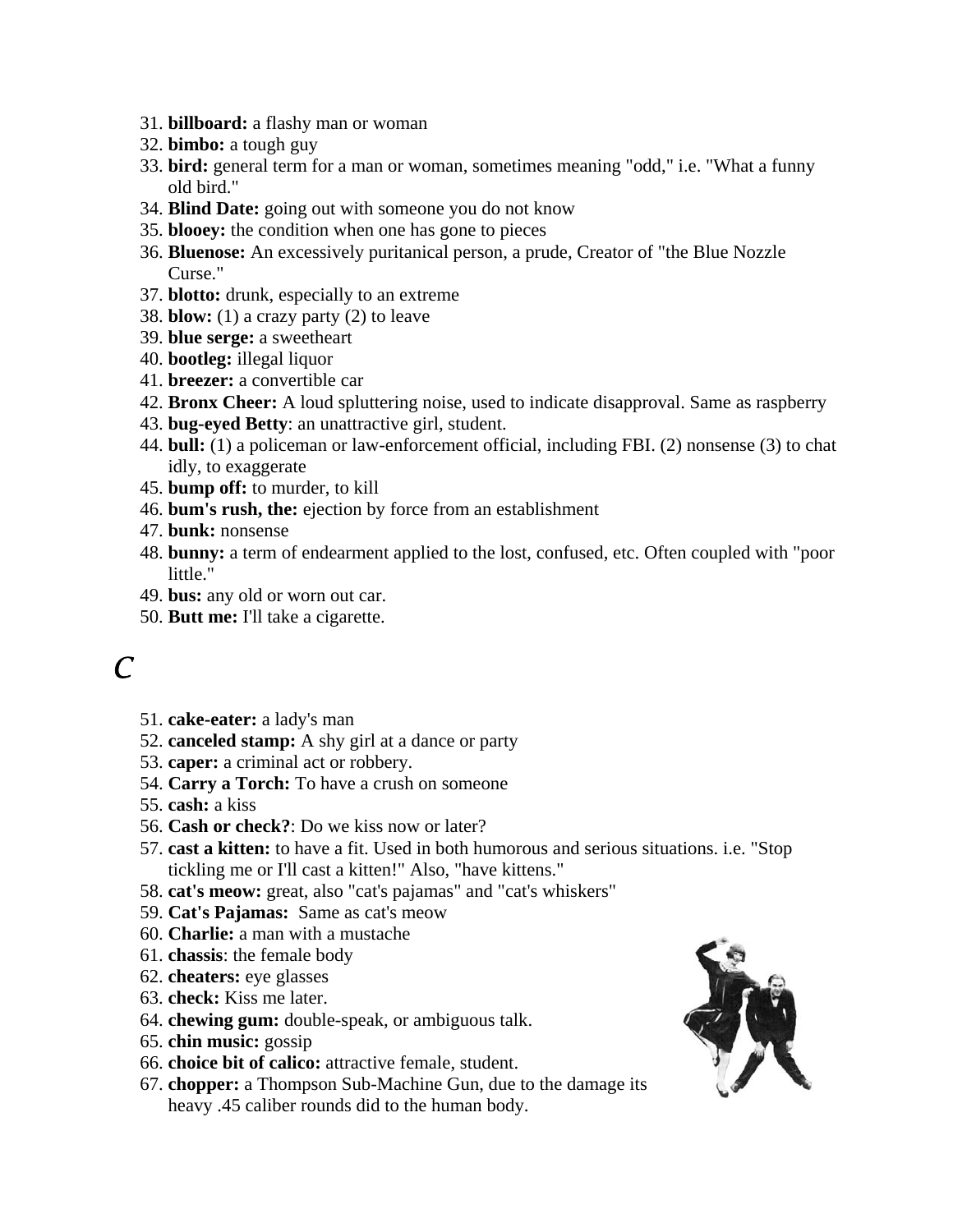- 68. **chunk of lead:** an unattractive female, student.
- 69. **ciggy:** cigarette
- 70. **clam:** a dollar
- 71. **coffin varnish:** bootleg liquor, often poisonous.
- 72. **copacetic:** excellent
- 73. **crasher:** a person who attends a party uninvited
- 74. **crush:** infatuation
- 75. **cuddler:** one who likes to make out

#### *D*

- 76. **Daddy:** a young woman's boyfriend, especially if he's rich
- 77. **daddy-o:** a term of address
- 78. **dame:** a female. Did not gain widespread use until the 1930's.
- 79. **dapper:** a Flapper's dad
- 80. **darb:** a great person or thing. "That movie was darb."
- 81. **dead soldier:** an empty beer bottle.
- 82. **deb:** a debutant.
- 83. **declaration of independence:** a divorce
- 84. **dewdropper:** a young man who sleeps all day and doesn't have a job
- 85. **dick**: a private investigator. Coined around 1900, the term finds major recognition in the 20's.
- 86. **dimbox**: a taxi
- 87. **dimbox jaunt**: a taxi ride
- 88. **dogs:** feet
- **89. doll:** an attractive woman.
- 90. **dolled up:** dressed up
- 91. **don't know from nothing:** doesn't have any information
- 92. **don't take any wooden nickels:** don't do anything stupid.
- 93. **dope:** drugs, esp. cocaine or opium.
- 94. **doublecross:** to cheat, stab in the back.
- 95. **dough:** money
- 96. **drugstore cowboy:** A well-dressed man who loiters in public areas trying to pick up women.
- 97. **dry up:** shut up, get lost
- 98. **ducky:** very good
- 99. **dud up:** to dress up
- 100. **dumb Dora:** an absolute idiot, a dumbbell, especially a woman; flapper.

## *E*

- 101. **earful:** enough
- 102. **edge:** intoxication, a buzz. i.e. "I've got an edge."
- 103. **Edisoned:** questioned
- 104. **egg:** a person who lives the big life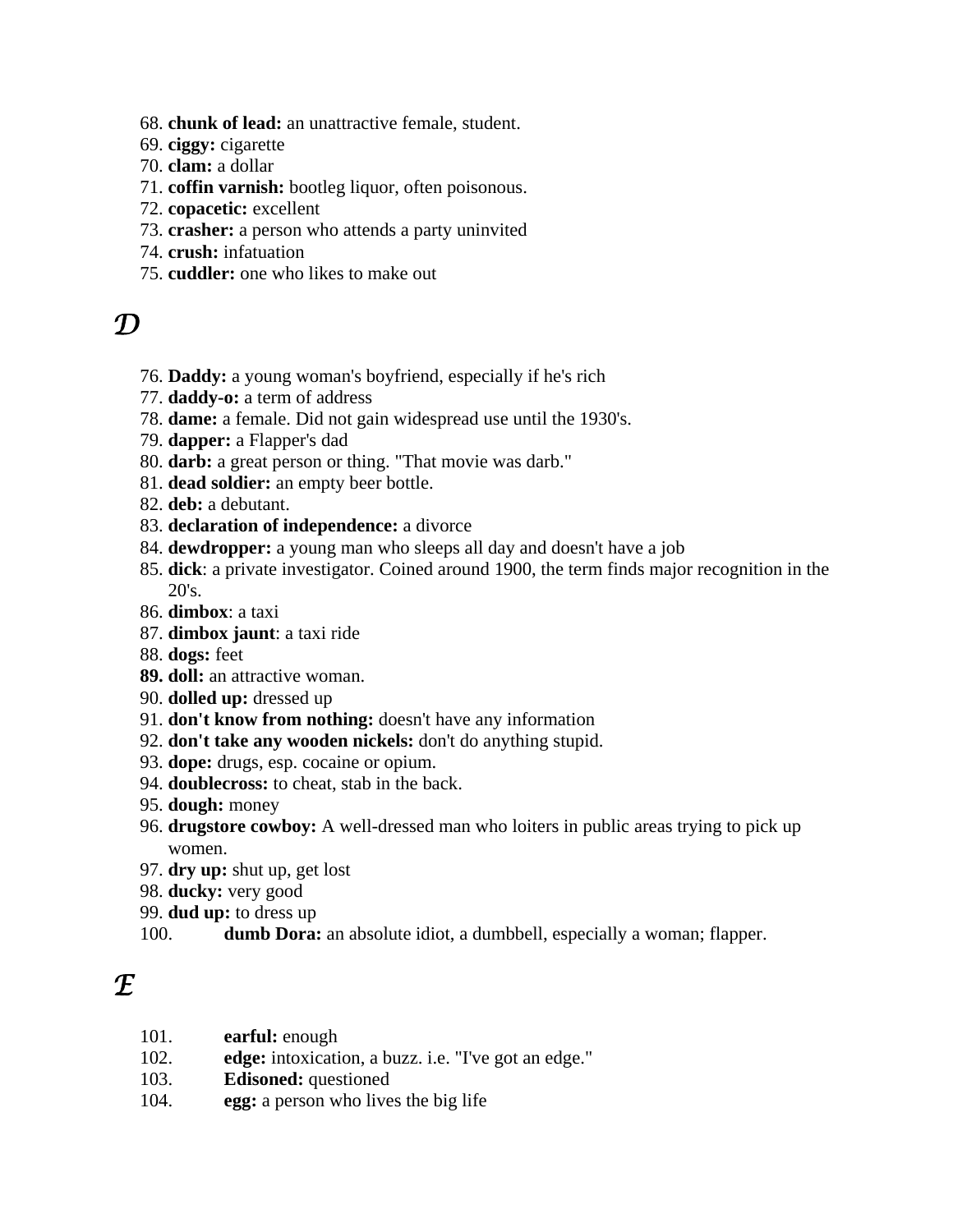# *F*

106. **face stretcher:** an old woman trying to look young

- 107. **fag:** a cigarette.
- 108. **Father Time:** any man over 30
- 109. **fella:** fellow. As common in its day as "man,"
- "dude," or "guy" is today. "That John sure is a swell fella."
- 110. **fire extinguisher:** a chaperone
- 111. **fish:** (1) a college freshman (2) a first timer in prison
- 112. **flapper**: the modern woman of the 1920s.
- 113. **flat tire:** a bore
- 114. **flivver:** a Ford Model T; after 1928, also could mean any broken down car.
- 115. **floorflusher:** an insatiable dancer
- 116. **flour lover:** a girl with too much face powder
- 117. **fly boy:** a glamorous term for an aviator
- 118. **For crying out loud!:** same usage as today
- 119. **four-flusher:** a person who feigns wealth while mooching off others.
- 120. **Frame:** To give false evidence , to set up someone
- 121. **fried:** drunk
- *G*
- 122. **gams:** legs
- 123. **gatecrasher:** see "crasher"
- 124. **gay:** happy or lively
- 125. **get-up:** an outfit.
- 126. **get a wiggle on:** get a move on, get going
- 127. **get in a lather:** get worked up, angry
- 128. **giggle water:** booze
- 129. **gigolo:** dancing partner
- 130. **gimp:** cripple; one who walks with a limp. Gangster Dion O'Bannion was called Gimpy due to his noticeable limp.
- 131. **gin mill:** a seller of hard liquor; a cheap speakeasy
- 132. **glad rags:** "going out on the town" clothes
- 133. **go chase yourself:** get lost, scram.

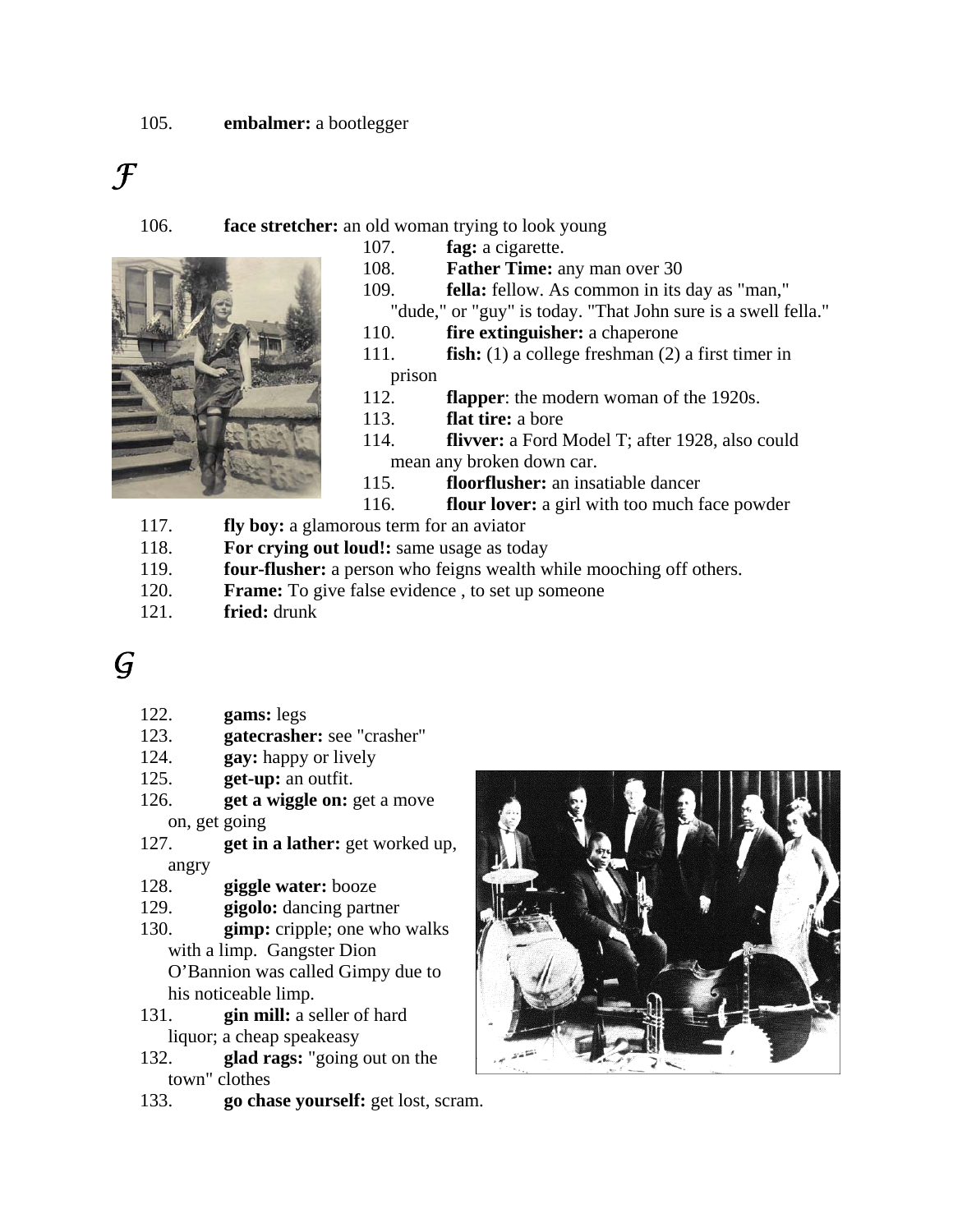- 134. **gold-digger:** a woman who pursues men for their money.
- 135. **goods, the:** (1) the right material, or a person who has it (2) the facts, the truth,
- i.e. "Make sure the cops don't get the goods on you."
- 136. **goof:** (1) a stupid or bumbling person, (2) a boyfriend, flapper.
- 137. **goofy:** in love
- 138. **greenland:** a park
- 139. **grubber:** one who borrows cigarettes
- 140. **grummy:** depressed
- 141. **grungy:** envious

*H* 

- 142. **hair of the dog:** a shot of alcohol.
- 143. **half seas over:** drunk, also "half under."
- 144. **handcuff:** engagement ring
- 145. **hard-boiled:** tough, as in, a tough guy, ie: "he sure is hard-boiled!"
- 146. **harp:** an Irishman
- 147. **hayburner:** (1) a gas guzzling car (2) a horse one loses money on
- 148. **heavy sugar:** a lot of money
- 149. **heebie-jeebies:** "the shakes," named after a hit song.
- 150. **heeler:** a poor dancer
- 151. **hen coup:** a beauty parlor
- 152. **high hat:** a snob, haughty, unapproachable
- 153. **hike:** a walk.
- 154. **hip to the jive:** cool, trendy
- 155. **hit on all sixes:** to perform 100 per cent; as "hitting on all six cylinders"; perhaps a more common variation in these days of four cylinder engines was "hit on all fours". See "big six".
- 156. **hokum:** nonsense
- 157. **hooch:** booze
- 158. **hood:** hoodlum
- 159. **hooey:** nonsense.
- 160. **hoof:** to walk
- 161. **Hoofer:** Dancer or chorus girl
- 162. **hope chest:** pack of cigarettes
- 163. **hopped up:** under the influence of drugs
- 164. **hopper:** a dancer
- 165. **horn in:** to get into a dance without an invitation
- 166. **Hot dawg!**: Great!; also: "Hot socks!" Rarely spelled as shown outside of flapper circles until popularized by 1940s comic strips.
- 167. **hot sketch:** a card or cut-up
- 168. **Hotsy Totsy:** Pleasing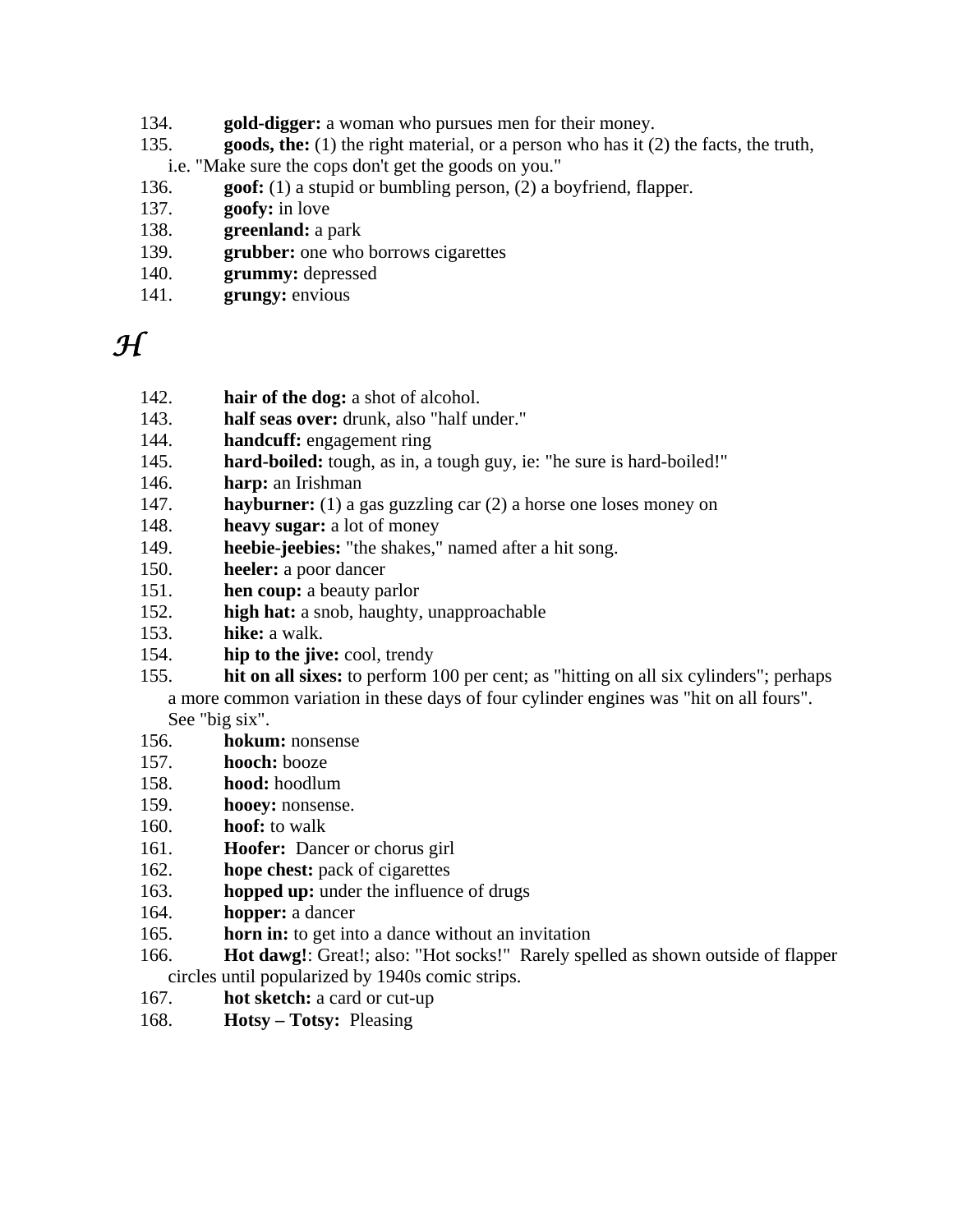

- 169. **"I have to go see a man about a dog.":** "I've got to leave now," often meaning to go buy whiskey.
- 170. **icy mitt:** rejection
- 171. **insured:** engaged
- 172. **iron:** a motorcycle, among motorcycle enthusiasts
- 173. **iron one's shoelaces:** to go to the restroom
- 174. **ish kabibble:** a retort meaning "I should care."
- 175. **It:** Sex appeal. Actress Clara Bow was the 'it' girl.
- 176. **jack:** money
- 177. **Jake:** great, ie. "Everything's Jake."
- 178. **Jalopy:** a dumpy old car
- 179. **Jane:** any female
- 180. **java:** coffee
- 181. **jeepers creepers:** exclamation
- 182. **jerk soda:** to dispense soda from a tap; thus, "soda jerk"
- 183. **jitney:** a car employed as a private bus. Fare was usually five-cents; also called a

"nickel."

- 184. **joe:** coffee
- 185. **Joe Brooks**: a perfectly dressed person; student.
- 186. **john:** a toilet
- 187. **joint:** establishment or club, usually selling alcohol
- 188. **juice joint:** a speakeasy

*K* 

- 189. **kale:** money
- 190. **keen:** appealing
- 191. **killjoy:** a solemn person
- 192. **kisser:** mouth
- 193. **kneeduster:** skirt
- 194. **know one's onions:** to know one's business or what one is talking about

## *L*

- 195. **lalapazaza:** a good sport
- 196. **lay off:** cut the nonsense
- 197. **left holding the bag:** (1) to be cheated out of one's fair share (2) to be blamed for something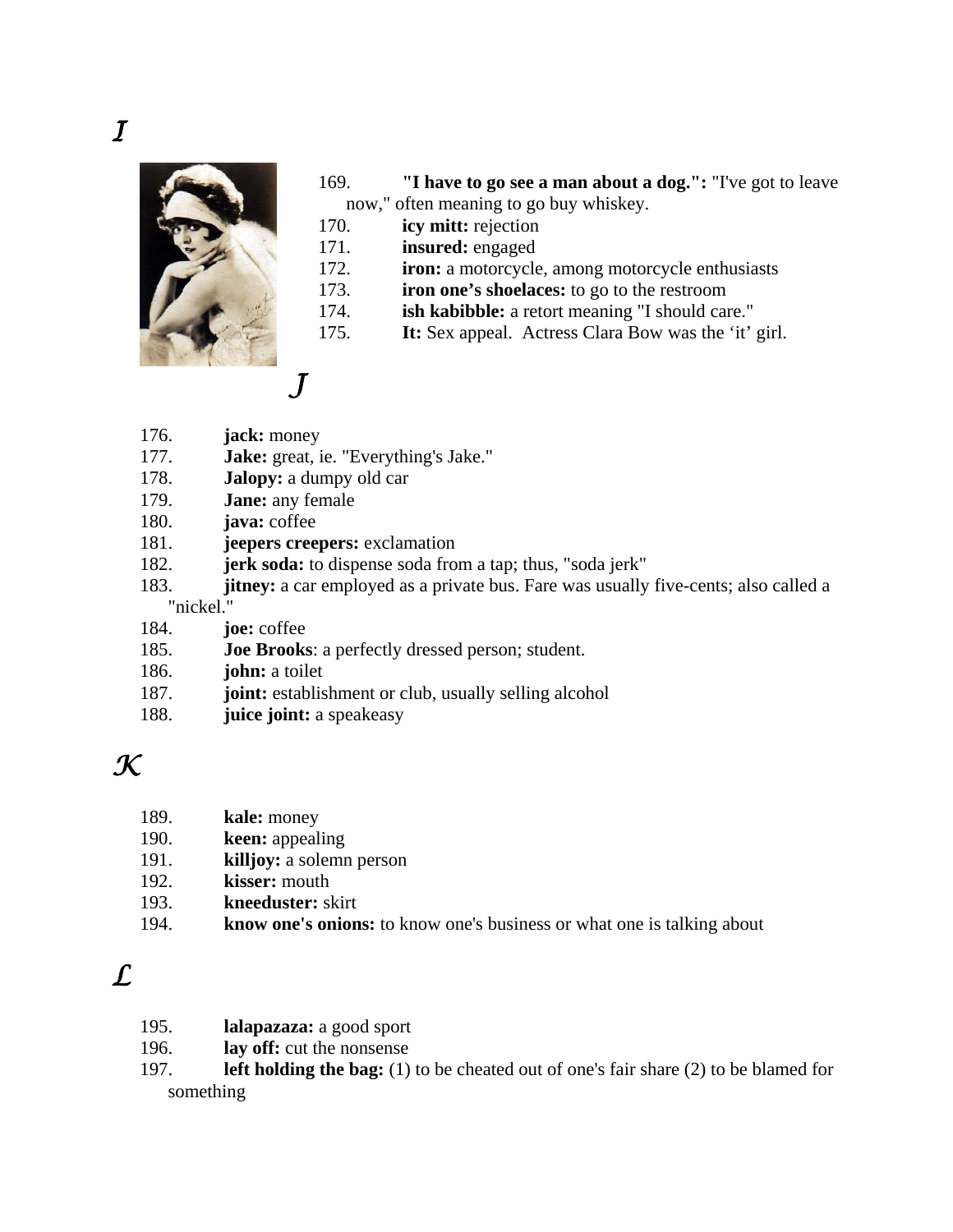- 198. **let George do it:** a work evading phrase
- 199. **level with me:** be honest
- 200. **limey:** a British soldier or citizen, from World War I
- 201. **line:** a false story, as in "to feed one a line."
- 202. **lip stick:** a cigarette
- 203. **live wire:** a lively person
- 204. **lollygagger:** an idle person

## *M*

205. **mad money:** carfare home to be used by a flapper if she has a fight with her date.



- 206. **manacle:** wedding ring
	- 207. **mazuma:** money
	- 208. **meringue:** personality
	- 209. **Mick:** a derogatory term for Irishmen
	- 210. **Middle Aisle:** To marry

211. **milquetoast:** a very timid person; from the comic book character Casper Milquetoast, a henpecked male.

- 212. **mind your potatoes:** mind your own business.
- 213. **Moll:** A gangster's girl
- 214. **mooch:** to leave
- 215. **moonshine:** homemade whiskey
- 216. **mop:** a handkerchief
- 217. **Mrs. Grundy:** A priggish or extremely tight-laced person

218. **munitions:** face powder

## $\bm{\mathcal{N}}$

- 219. **neck:** to kiss passionately
- 220. **necker:** a girl who wraps her arms around her boyfriend's neck.
- 221. **Nerts!**: I am amazed!
- 222. **nifty:** great, excellent
- 223. **Nobody Home:** Describes some one who is dumb
- 224. **noodle juice:** tea
- 225. **Not so good!:** I personally disapprove.
- 226. **"Now you're on the trolley!"** Now you've got it, now you're right.

#### *O*

227. **Oh yeah!:** I doubt it! 228. **oil burner:** a person who chews gum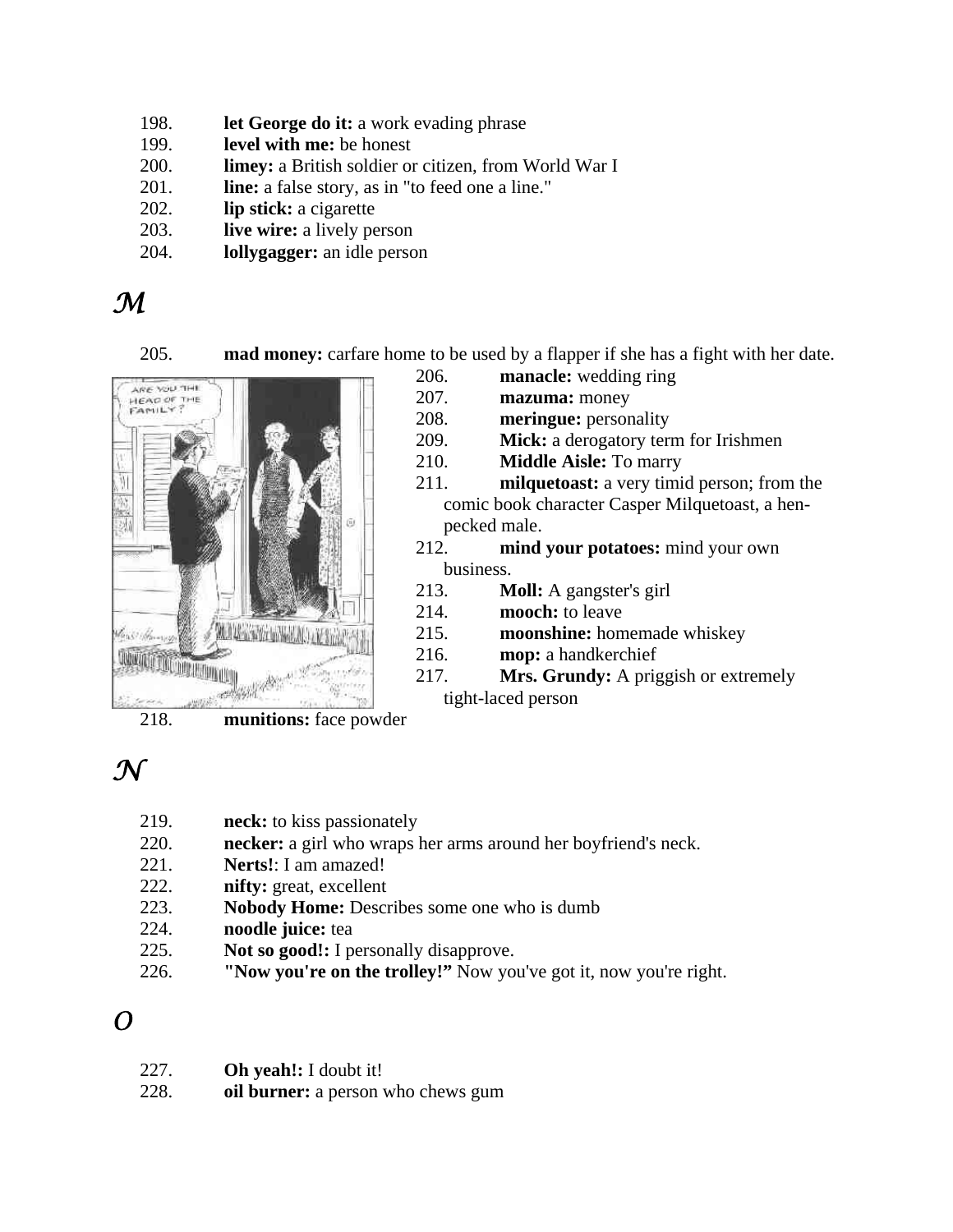- 229. **old boy:** a male term of address, used in conversation with other males. Denoted acceptance in a social environment. Also "old man" "old fruit." "How's everything old boy?"
- 230. **Oliver Twist:** a skilled dancer
- 231. **on a toot:** a drinking binge
- 232. **on the lam:** fleeing from police
- 233. **on the level:** legitimate, honest
- 234. **on the up and up:** on the level
- 235. **orchid:** an expensive item
- 236. **ossified:** drunk
- 237. **owl:** a person who's out late



- *P* 
	- 238. **palooka:** (1) a below-average or average boxer (2) a social outsider, from the comic strip character Joe Palooka, who came from humble ethnic roots
	- 239. **panic**: to produce a big reaction from one's audience
	- 240. **panther sweat**: whiskey
	- 241. **peppy**: vigorous, energetic
	- 242. **percolate:** (1) to boil over (2) As of 1925, to run smoothly; "perk"
	- 243. **pet:** necking
	- 244. **petting pantry:** movie theater
	- 245. **petting party:** one or more couples making out in a room or auto
	- 246. **piffle:** baloney
	- 247. **piker:** (1) a cheapskate (2) a coward
	- 248. **pill:** (1) a teacher (2) an unlikable person
	- 249. **pinch:** to arrest. Pinched: to be arrested.
	- 250. **pinko:** liberal
	- 251. **pipe down:** stop talking
	- 252. **prom-trotter:** a student who attends all school social functions
	- 253. **pos-i-lute-ly:** affirmative, also "pos-i-tive-ly"
	- 254. **prune pit:** anything that is old-fashioned
	- 255. **punch the bag:** small talk
	- 256. **Pushover:** A person easily convinced
	- 257. **putting on the ritz:** after the Ritz Hotel in Paris (and its namesake Caesar Ritz); doing something in high style. Also "ritzy."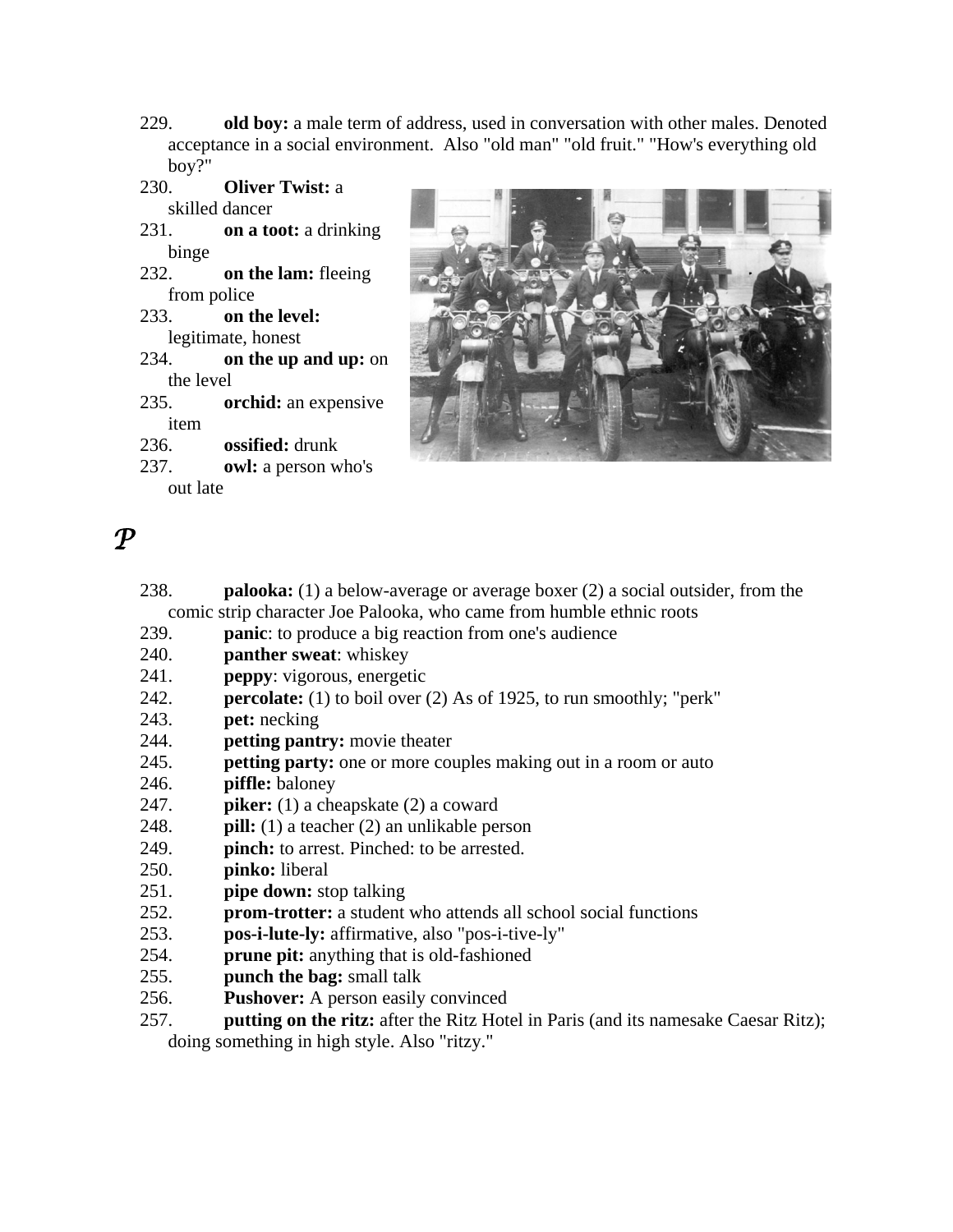# *Q*

258. **quilt:** a drink that warms one up

#### *R*

- 259. **rag-a-muffin:** a dirty or disheveled individual
- 260. **rain pitchforks**: a downpour
- 261. **razz:** to make fun of
- 262. **Real McCoy:** a genuine item
- 263. **regular:** normal, typical, average; "Regular fella."
- 264. **Reuben:** an unsophisticated country bumpkin. Also "rube"
- 265. **Rhatz!:** How disappointing!
- 266. **Ritzy:** Elegant (from the hotel)
- 267. **Rock of Ages:** a woman over the age of 30.
- 268. **rub:** a student dance party
- 269. **rubes:** money or dollars
- 270. **rummy:** a drunken bum

## *S*

- 271. **sap:** a fool, an idiot. Very common term in the 20s.
- 272. **says you:** a reaction of disbelief
- 273. **Scram:** Ask someone to leave immediately
- 274. **scratch:** money
- 275. **screaming meemies:** the shakes
- 276. **screw:** get lost, get out, etc. Occasionally, in pre 1930 talkies (such as The Broadway Melody) screw is used to tell a character to leave.
- 277. **screwy:** crazy; "You're screwy!"
- 278. **sheba:** one's girlfriend
- 279. **sheik:** one's boyfriend
- 280. **shiv:** a knife
- 281. **simolean:** a dollar
- 282. **sinker:** a doughnut
- 283. **sitting pretty:** in a prime position
- 284. **skirt:** an attractive female
- 285. **smarty:** a cute flapper
- 286. **smoke-eater:** a smoker
- 287. **smudger:** a close dancer
- 288. **snake charmer:** a woman involved in bootlegging
- 289. **sockdollager:** an action having a great impact

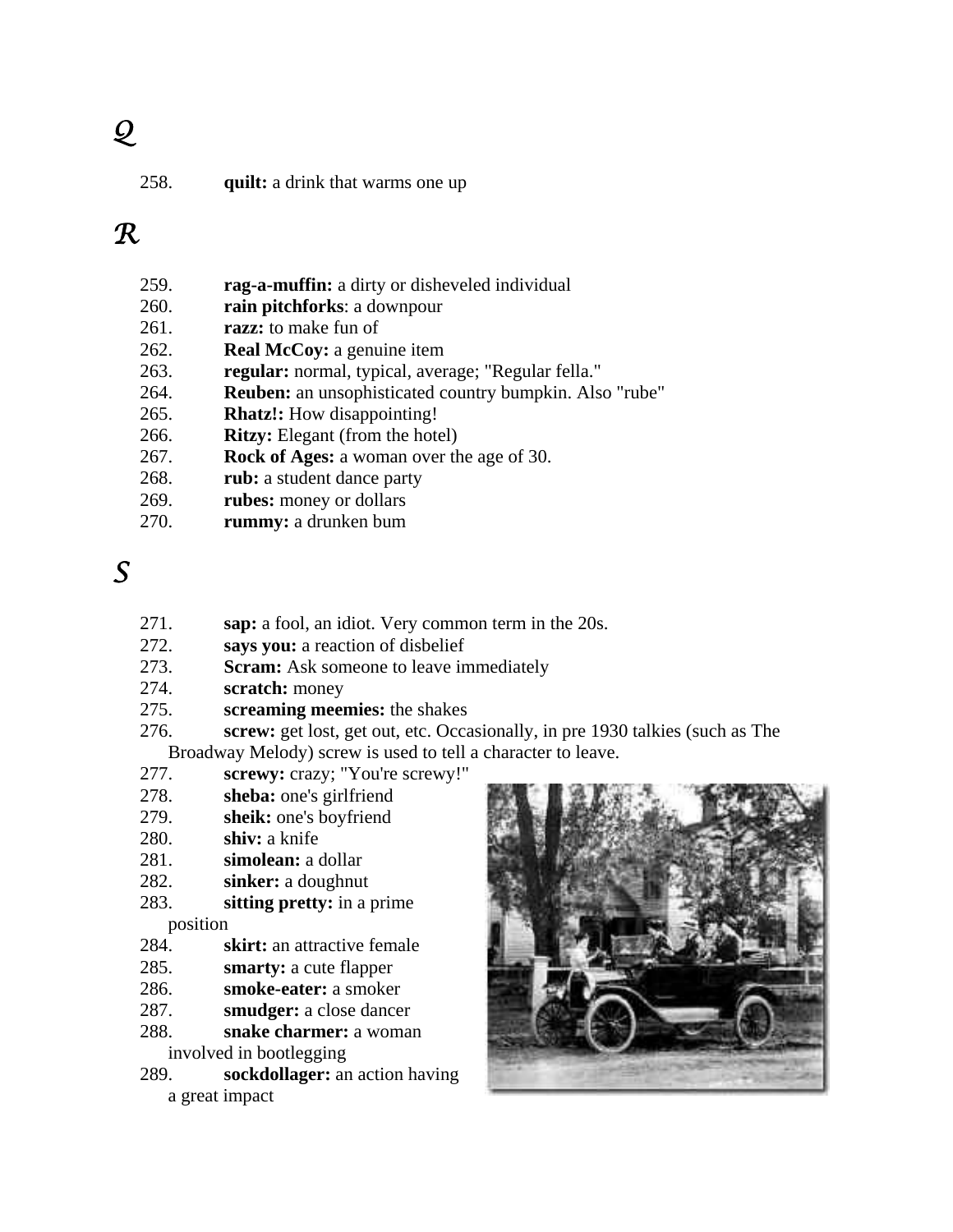- 290. **so's your old man:** a reply of irritation
- 291. **speakeasy:** a bar selling illegal liquor
- 292. **Spiffy:** An elegant appearance
- 293. **spill:** to talk
- 294. **splifficated:** drunk
- 295. **spoon:** to neck, or at least talk of love
- 296. **squirrel:** to hide
- 297. **static:** (1) empty talk (2) conflicting opinion
- 298. **stilts:** legs
- 299. **streeted:** thrown out of a party
- 300. **struggle:** modern dance
- 301. **Struggle Buggy:** the backseat of a car.
- 302. **stuck on:** having a crush on; in love.
- 303. **stutter bus:** a truck
- 304. **sugar daddy:** older boyfriend who showers girlfriend with gifts
- 305. **swanky:** (1) good (2) elegant
- 306. **swell:** (1) good (2) a high class person

## $\tau$

- 307. **take someone for a ride:** to take someone to a deserted location and murder them.
- 308. **tasty:** appealing
- 309. **teenager**: not a common term until 1930; before then, the term was "young adults."
- 310. **ten cent box**: a taxi cab
- 311. **tell it to Sweeney:** tell it to someone who'll believe it.
- 312. **tight:** attractive
- 313. **Tin Pan Alley:** the music industry in New York, located between 48th and 52nd Streets
- 314. **tomato:** a female
- 315. **torpedo:** a hired thug or hitman



## *U*

- 316. **unreal:** special
- 317. **upchuck:** to vomit
- 318. **upstage:** snobby

 $\gamma$